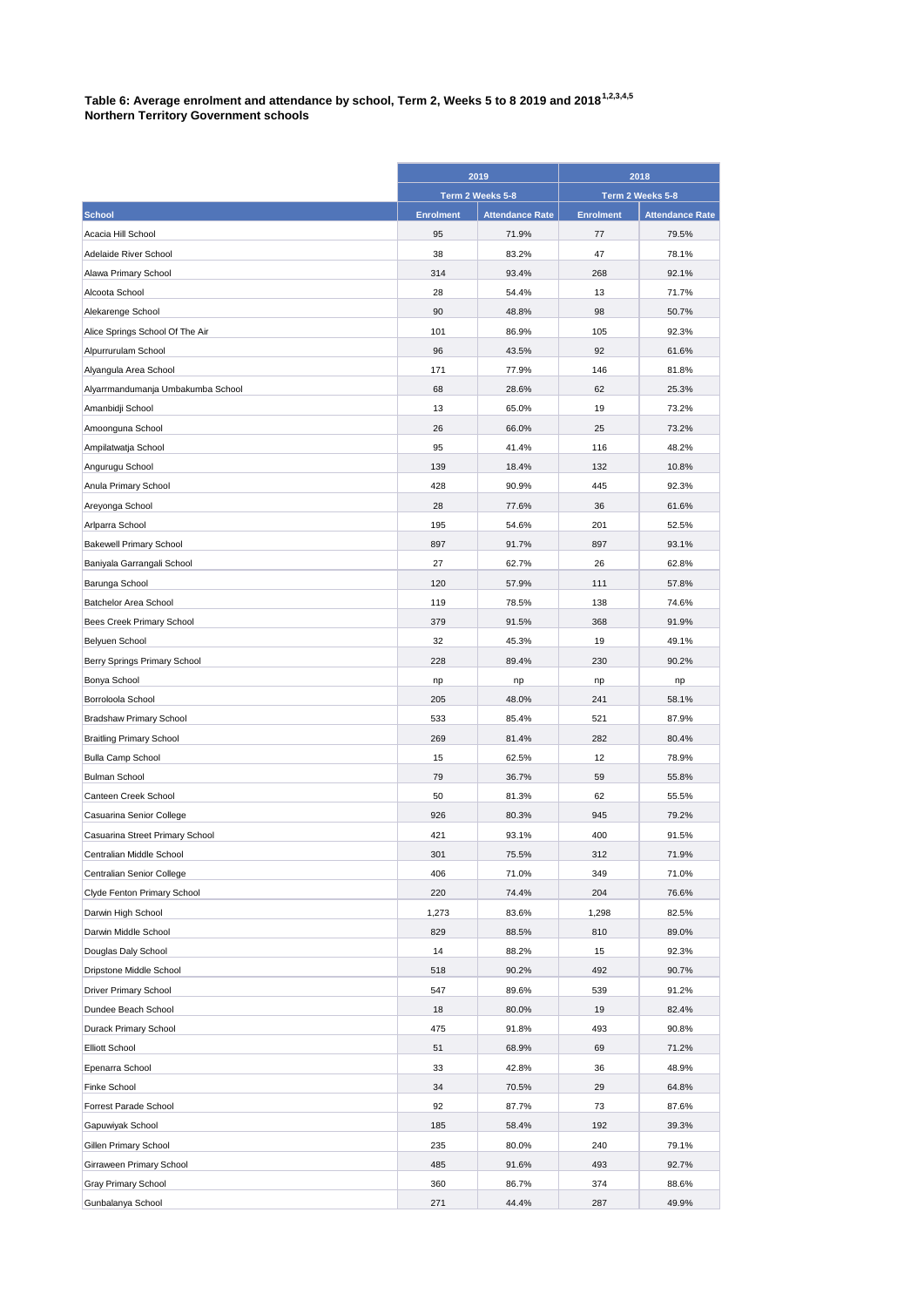|                                                 | 2019             |                        | 2018             |                        |
|-------------------------------------------------|------------------|------------------------|------------------|------------------------|
|                                                 | Term 2 Weeks 5-8 |                        | Term 2 Weeks 5-8 |                        |
| <b>School</b>                                   | <b>Enrolment</b> | <b>Attendance Rate</b> | <b>Enrolment</b> | <b>Attendance Rate</b> |
| <b>Haasts Bluff School</b>                      | 29               | 58.7%                  | 33               | 60.2%                  |
| Harts Range School                              | 64               | 70.2%                  | 61               | 53.7%                  |
| Henbury School                                  | 142              | 84.5%                  | 136              | 84.3%                  |
| Howard Springs Primary School                   | 296              | 85.4%                  | 278              | 87.2%                  |
| Humpty Doo Primary School                       | 379              | 90.5%                  | 409              | 90.9%                  |
| Imanpa School                                   | 18               | 60.8%                  | 15               | 51.6%                  |
| Jabiru Area School                              | 200              | 79.1%                  | 196              | 78.5%                  |
| Jilkminggan School                              | 75               | 66.7%                  | 78               | 64.8%                  |
| Jingili Primary School                          | 315              | 88.5%                  | 340              | 90.8%                  |
| Kalkaringi School                               | 165              | 53.4%                  | 165              | 49.5%                  |
| Karama Primary School                           | 184              | 83.6%                  | 197              | 87.0%                  |
| Katherine High School                           | 580              | 67.7%                  | 611              | 59.0%                  |
| Katherine School Of The Air                     | 173              |                        | 146              |                        |
| Katherine South Primary School                  | 345              | 86.8%                  | 384              | 86.7%                  |
| Kiana School                                    |                  |                        |                  |                        |
| Kintore Street School                           | 51               | 71.3%                  | 50               | 72.7%                  |
| Lajamanu School                                 | 186              | 39.2%                  | 184              | 41.1%                  |
| Laramba School                                  | 64               | 57.8%                  | 56               | 62.4%                  |
| Larapinta Primary School                        | 355              | 85.3%                  | 392              | 88.4%                  |
| Larrakeyah Primary School                       | 493              | 93.1%                  | 495              | 93.1%                  |
| Leanyer Primary School                          | 580              | 89.8%                  | 569              | 91.1%                  |
| Ludmilla Primary School                         | 110              | 82.4%                  | 98               | 77.8%                  |
| MacFarlane Primary School                       | 224              | 67.2%                  | 225              | 72.0%                  |
| Malak Primary School                            | 236              | 81.9%                  | 231              | 84.5%                  |
| Mamaruni School                                 | 56               | 55.1%                  | 64               | 40.2%                  |
| Maningrida College                              | 530              | 37.4%                  | 545              | 39.9%                  |
| Manunda Terrace Primary School                  | 197              | 81.4%                  | 178              | 82.1%                  |
| Manyallaluk School                              | 19               | 49.9%                  | 22               | 57.7%                  |
| Mataranka School                                | 39               | 74.2%                  | 31               | 76.7%                  |
| Mbunghara School                                | 17               | 79.2%                  | 15               | 93.8%                  |
| Middle Point School                             | 25               | 87.1%                  | 21               | 85.9%                  |
| Milikapiti School                               | 69               | 66.5%                  | 64               | 76.0%                  |
| Milingimbi School                               | 363              | 41.4%                  | 346              | 43.6%                  |
| Millner Primary School                          | 204              | 80.1%                  | 206              | 85.0%                  |
| Milyakburra School                              | 16               | 47.0%                  | 19               | 49.4%                  |
| Minyerri School                                 | 167              | 58.6%                  | 162              | 63.4%                  |
| Moil Primary School                             | 194              | 90.5%                  | 209              | 90.0%                  |
| Moulden Primary School                          | 285              | 81.8%                  | 300              | 80.1%                  |
| Mount Allan School                              | 56               | 65.5%                  | 69               | 46.7%                  |
| Mulga Bore School                               | np               | np                     | 15               | 59.8%                  |
| Murray Downs School                             | 19               | 70.7%                  | 17               | 51.4%                  |
| Mutitjulu School                                | 53               | 47.4%                  | 44               | 52.8%                  |
| Nakara Primary School                           | 606              | 89.1%                  | 588              | 92.4%                  |
| Nemarluk School                                 | 164              | 88.6%                  | 156              | 87.5%                  |
| Neutral Junction School                         | 23               | 66.2%                  | 24               | 68.6%                  |
| Newcastle Waters School                         | 19               | 70.4%                  | 20               | 73.0%                  |
| Nganambala School                               | 27               | 69.5%                  | 29               | 71.2%                  |
| Nganmarriyanga School                           | 117              | 41.2%                  | 160              | 49.8%                  |
| Ngukurr School                                  | 303              | 46.6%                  | 286              | 57.3%                  |
| Nhulunbuy High School                           | 305              | 79.9%                  | 304              | 75.3%                  |
| Nhulunbuy Primary School                        | 469              | 84.8%                  | 426              | 84.1%                  |
| Nightcliff Middle School                        | 319              | 86.4%                  | 288              | 86.3%                  |
| Nightcliff Primary School                       | 661              | 91.0%                  | 615              | 90.3%                  |
| Northern Territory School of Distance Education | 437              | 100.0%                 | 509              | 100.0%                 |
| Ntaria School                                   | 208              | 47.6%                  | 169              | 51.2%                  |